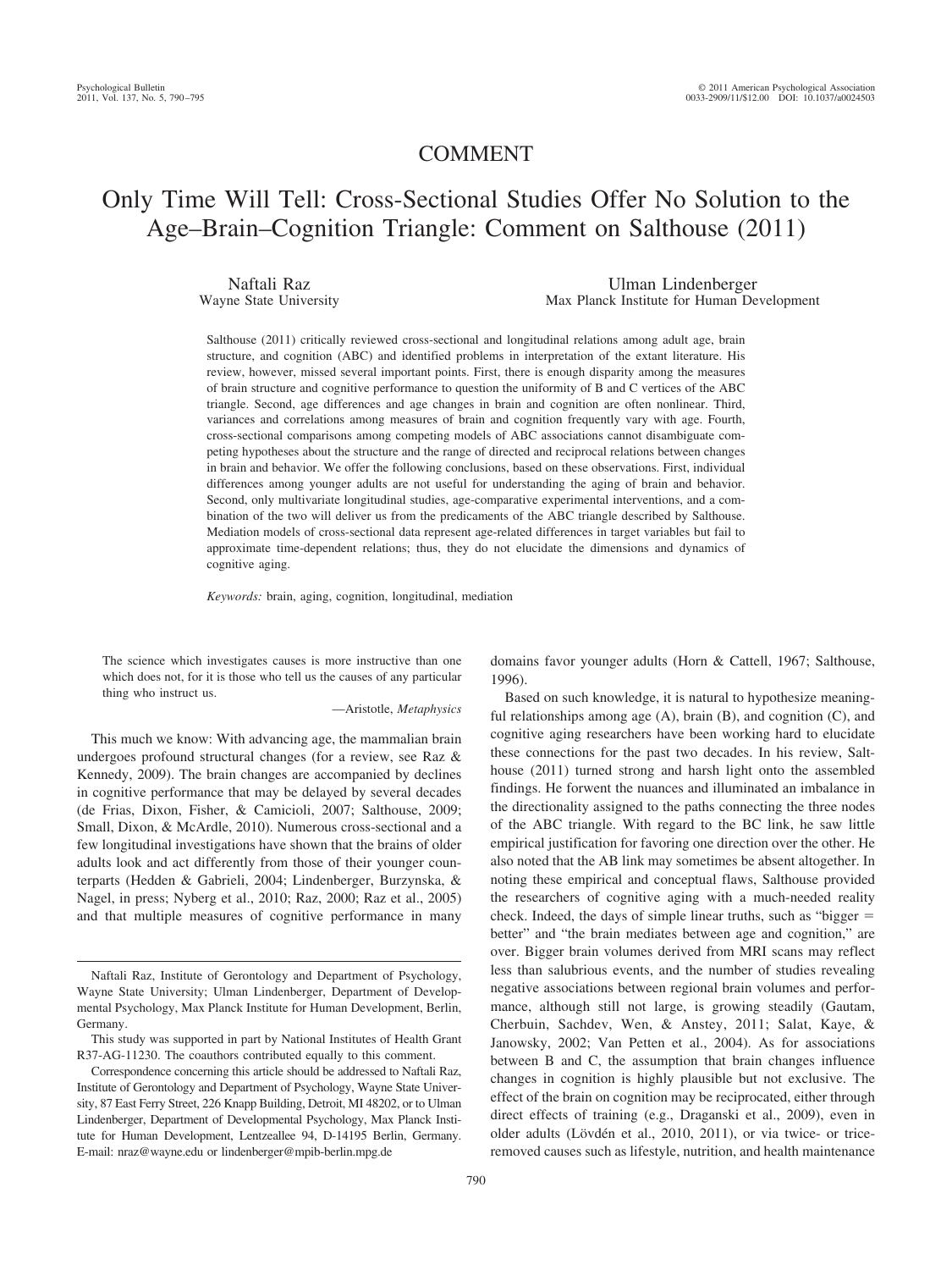decisions mediated by cognitive factors (e.g., Hertzog, Kramer, Wilson, & Lindenberger, 2009). Finally, some of the BC relations may lack directionality and be better understood as different manifestations of the influences exerted by other variables, not specified in the models. Salthouse's valuable message to those of us who are trying to navigate the deceptively simple yet devilishly complex terrain of cognitive neuroscience of aging is, things are not as bad as you think; they are much worse.

The message of Salthouse's (2011) review is clear, but by forgoing the examination of details and entertaining a bird's-eye view of the extant literature, Salthouse obscured the fact that the reviewed studies vary substantially in the ways they assess brain integrity. A cornucopia of methods—such as manual measures of regional volumes, estimation of local density and volume of gray and white matter derived from voxel-based morphometry, regional estimates of cortical thickness, semi-quantitative ratings of white matter hyperintensities (WMH) burden, measures of WMH volume, and indices of white matter organization derived from diffusion properties—were, at least conceptually, lumped together. Although Salthouse considered volume, WMH, and diffusionbased measures separately, he ignored significant differences among measurement methods within each domain. Methodological considerations and empirical evidence militate against the indiscriminate cataloging of diverse indicators under B. The analyses of MRI data generate multiple indices of brain integrity that not only are weakly correlated (Kennedy et al., 2009; Ziegler et al., 2010) but also differ in strength of their associations with age. For instance, age explains four times greater share of variance in WMH volumes than in WMH ratings (van den Heuvel et al., 2006); cortical thickness, volume, and cortical surface area appear quite independent and tap into different structural aspects of the aging brain (Lemaitre et al., 2010); individual differences in cortical thickness and volume stem from distinct genetic sources (Panizzon et al., 2009). Thus, B is not composed of uniform brain measures, as Salthouse presumed it to be.

We have similar reservations about the treatment of the C vertex of the ABC triangle. An important problem in the extant ABC literature is that most of the reviewed studies address the issue with manifest variables (scores on cognitive tests or tasks) instead of latent variables (constructs based on multiple measures). A strong, often implicit assumption underlying this approach is that every cognitive test or task measures something specific and that its score reflects the integrity of a unique piece of brain circuitry. The likelihood of such a one-to-one mapping is very low. Often, it is a good idea to aggregate measures into meaningful constructs before exploring BC associations (Little, Lindenberger, & Nesselroade, 1999; McArdle, 2009; Salthouse, 1991, 1996). Thus, ABC vertices are considerably fuzzier than Salthouse (2011) would have it, and, regrettably, this fuzziness was not addressed (or even mentioned) in the article.

#### **Three Questions**

Whereas we applaud the general objective of Salthouse (2011) to gain further insight into the nature of ABC relations, we want to elaborate on three issues, on which our views on how to approach this objective differ from his. The differences between approaches are more a matter of a degree than of kind. Nonetheless, we believe that these differences lead to divergent judgments about what can be learned about ABC relations from evidence that is restricted to samples of younger adults, findings from cross-sectional research designs, or both. Below, we discuss these issues and comment on the consequences of the noted discrepancies between approaches.

## **Do Declines in Brain and Cognition Follow Linear Trajectories?**

Salthouse's review suggests that linear age trends generally offer a viable approximation to mean age differences and mean age changes in brain and behavior. For instance, Salthouse (2011) noted, based on analyses of his own data, that "additional analyses revealed that the quadratic age relations... were not significantly different from zero . . . . In summary, nearly linear age-related declines in both cross-sectional and longitudinal comparisons have been reported in several major cognitive abilities" (pp. 754 –755).

We remind that, in contrast to this view, nonlinear age trends in both B and C have been reported in studies with one or more suitable design characteristics, such as large sample size, large age range, and longitudinal observations (for a similar view, see Nilsson, Sternäng, Rönnlund, & Nyberg, 2009). With respect to cognition, several studies have noted nonlinear age differences and age changes in one or more cognitive tests and abilities (e.g., de Frias et al., 2007; Lindenberger & Ghisletta, 2009; Rönnlund, Nyberg, Bäckman, & Nilsson, 2005; Schaie, 1996). In the Betula study data, for instance, longitudinal average decline has been found to be greater in the older age groups than in the younger age groups, defying the notion of linearity (e.g., de Frias et al., 2007; Nilsson et al., 2004).

Studies on age differences and age changes in brain structure also have documented a sizable amount of nonlinearity (e.g., Raz, Ghisletta, Rodrigue, Kennedy, & Lindenberger, 2010; Raz et al., 2005). For instance, in a 5-year longitudinal study of 72 individuals age 20 to 77 years at baseline, we examined age-related differences and changes in 12 brain regions (Raz et al., 2005). We observed a highly differential pattern of regional age-related shrinkage. Although agerelated shrinkage observed in the prefrontal cortex was linear, declines in the hippocampal and the prefrontal white matter volumes increased with age. Moreover, late-onset, age-related increase in shrinkage was observed in the entorhinal cortex, a region that showed no shrinkage in the younger and the middle-aged participants. In the hippocampus, both linear and quadratic trends in age-related shrinkage were limited to hypertensive participants, a finding that highlights the importance of accounting for modifiers of age-related change. Notably, the extent of entorhinal cortex shrinkage was associated with memory performance and fluid intelligence at baseline (Raz et al., 2008; Rodrigue & Raz, 2004). Thus, in contrast to Salthouse's (2011) assertion, aging of brain and aging of cognition are characterized by a substantial degree of nonlinearity. The causes of these nonlinearities are unclear, but our findings suggest that age-related changes in brain and cognition may vary as a function of age and may stem from the influence of age-related modifiers, such as elevated vascular risk.

## **Are Variances and Covariances in Brain and Cognition Age Invariant?**

In addition to crowning linearity as a presumably sufficient descriptor of brain and cognitive aging, Salthouse (2011) asserted that the magnitude of individual differences generally does not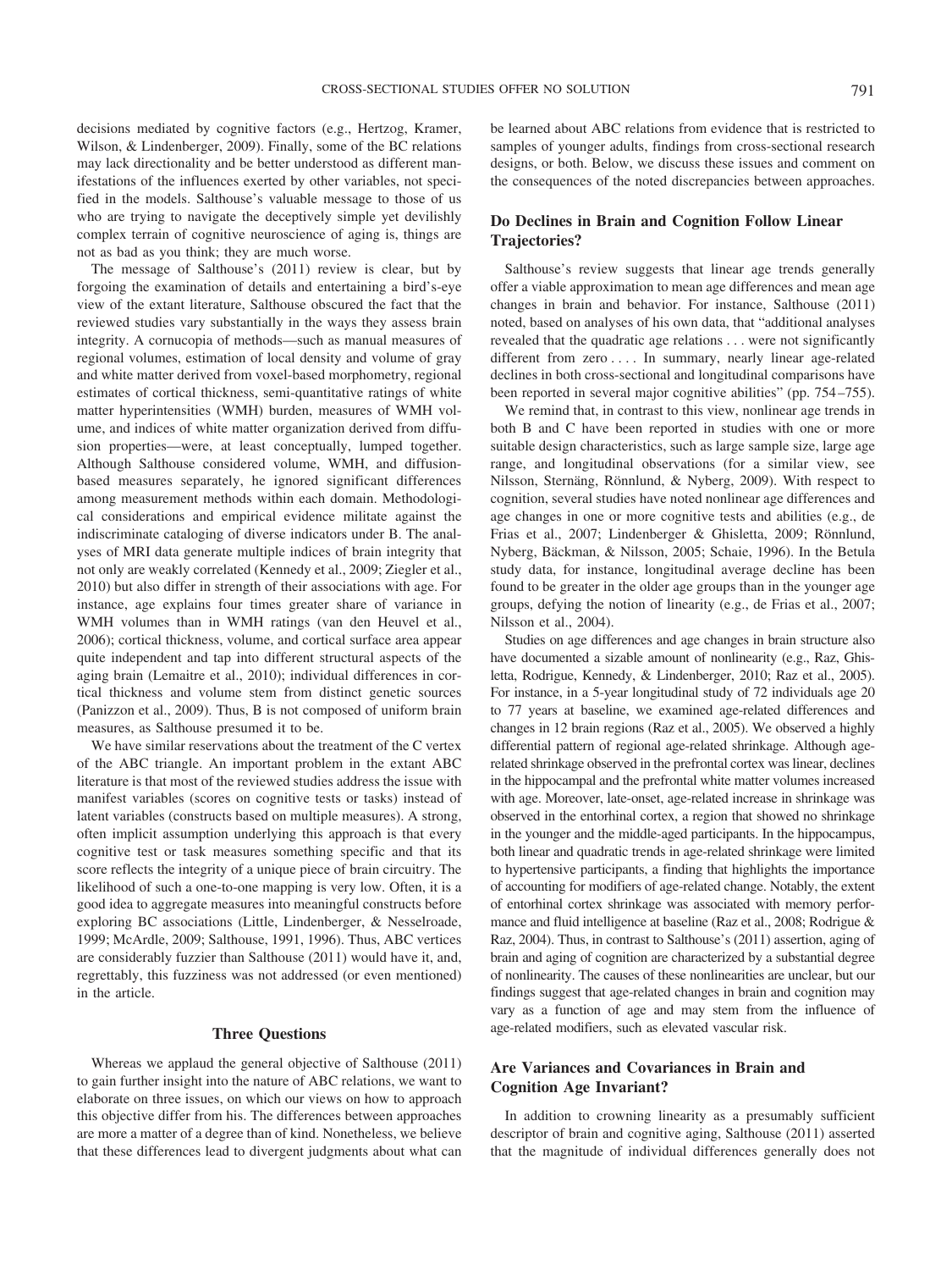vary as a function of adult age. For instance, summarizing the data from projects by Salthouse (2010a, 2010b) and Rönnlund et al. (2005), he concluded as follows: "Although age-related increases in between-person variability are sometimes found... (e.g., Rabbitt, 1993)... this is not the case in these data" (Salthouse, 2011, p. 754). Salthouse proceeded to generalize that "this finding is not specific to these two projects because nearly constant betweenperson variability has been found in cognitive variables from different standardized test batteries" (p. 755). He noted that his summary of results indicates "that not only is the magnitude of variability considerable in both the levels (cross-sectional) and the changes (longitudinal) in cognitive performance but that variability does not inevitably increase with advancing age" (p. 755). He further asserted that "there is no statistical reason why correlations involving cognitive variables would necessarily be weaker among young adults than among middle-aged or old adults" (Salthouse, 2011, p. 755).

We believe that, for methodological as well as empirical reasons, the claim that variances and covariances in measures of brain and cognition in adults do not depend on age is difficult to defend and is probably factually incorrect. First, assuming age-related stability of variances and covariances over the adult life span is tantamount to acceptance of the null hypothesis. Before making such a claim, one needs to ascertain the statistical power of detecting the differences in targeted outcomes. Monte Carlo simulations and formal analysis have demonstrated that the power to detect group differences in variances and covariances of change in typical longitudinal panel designs is distressingly low (Hertzog, Lindenberger, Ghisletta, & von Oertzen, 2006, Hertzog, von Oertzen, Ghisletta, & Lindenberger, 2008; von Oertzen, Hertzog, Lindenberger, & Ghisletta, 2010), especially if the reliability of the measures is not close to perfect.

Second, empirical investigations conducted with appropriate statistical tools have revealed significant age differences in variances and covariances of cognitive and brain measures. In the realm of cognition, individual differences in rates of change for memory and verbal fluency were not reliably different from zero among the younger participants but emerged in the older age groups (e.g., de Frias et al., 2007). Similarly, relations between means and variances vary reliably between groups of younger and older adults as well as between individuals within age groups (Schmiedek, Lövdén, & Lindenberger, 2009).

Age-related increments in individual differences in B and C reveal heterogeneity of individual trajectories of aging and may affect covariances within and between cognitive and brain-related variables. In fact, several studies found that correlations among multiple cognitive variables are higher among the older adults than in the younger age groups (Baltes & Lindenberger, 1997; de Frias et al., 2007). As for age differences in BC relations, associations between hippocampal volume and age may be not reliably observed among the younger adults but emerge in the older age range (Raz, Gunning-Dixon, Head, Dupuis, & Acker, 1998; Van Petten, 2004), and correlations between cortical thickness and executive functions can be larger in older than in younger adults (Burzynska et al., in press).

In summary, contrary to the assertion of Salthouse (2011), failure to detect reliable differences in variances or covariances in level and change may tell us less about their presence or absence than about the lack of statistical power. The identification of such differences with appropriate statistical tools in samples of adequate size supports the claim that individual differences in brain and behavior increase with advancing adult age (Lindenberger et al., in press).

## **Does Falsification of a Cross-Sectional Mediation Model Constrain the Search Space of Longitudinal Relations Between Brain and Cognition?**

We agree with Salthouse's (2011) statement that longitudinal data are to be preferred to cross-sectional evidence for testing associations between changes in brain and cognition. At the same time, Salthouse argued that comparing competing models of ABC relations on the basis of cross-sectional data would help to reduce the number of viable causal models that can then be followed up by longitudinal evidence. For instance, he wrote that

it is important to emphasize that the results of these types of statistical control analyses do not provide a direct test of causal relations and instead merely provide an opportunity for implications of particular hypotheses of causal relations to be disconfirmed. However, because alternative models can often be postulated to account for relations among the variables, confidence in the plausibility of the hypothesized model can be increased if the data are found to be inconsistent with alternative models of the relations. (Salthouse, 2011, p. 757)

Alas, empirical findings and simulation research dash the hope of using cross-sectional findings in guiding longitudinal research. In a 5-year longitudinal study (Raz et al., 2005), we observed all kinds of relations between longitudinal and cross-sectional estimates of change. For some brain regions (the prefrontal cortex), cross-sectional trend provided a good estimate of the rate of change; for others (caudate nucleus and cerebellum), the crosssectional findings grossly underestimated the rate of shrinkage; and for still others (inferior parietal lobule), cross-sectional analyses missed reliable change revealed by longitudinal comparison.

In good agreement with this empirical evidence of diversity, formal analyses and Monte Carlo simulations have shown that the logic of using cross-sectional mediation models as an initial filter to weed out untenable assumptions about causal relations generally does not hold (e.g., Hofer, Flaherty, & Hoffman, 2006; Lindenberger & Pötter, 1998; Lindenberger, von Oertzen, Ghisletta, & Hertzog, 2011; Maxwell & Cole, 2007). The only exception emerges under highly restrictive conditions such as the "sequential ignorability assumption" (Imai, Keele, & Tingsley, 2010), which is unlikely to be met in developmental research, in part for the reasons discussed above.

First, when a given cross-sectional mediation model fits the data well, there is no guarantee that the lead-lag relations of the corresponding longitudinal changes mimic the cross-sectional model. In fact, as Maxwell and Cole (2007) demonstrated, the crosssectional estimates are strongly biased for common models of change. Second, the situation is even worse: When a crosssectional mediation does not fit the data, a corresponding longitudinal model may still hold. Thus, although a cross-sectional mediation model provides a summary description of age-related and other individual differences, it does not qualify as a viable first step toward delineating the temporal ordering and causal structure of brain-related and behavioral changes (Lindenberger et al., 2011; Maxwell & Cole, 2007).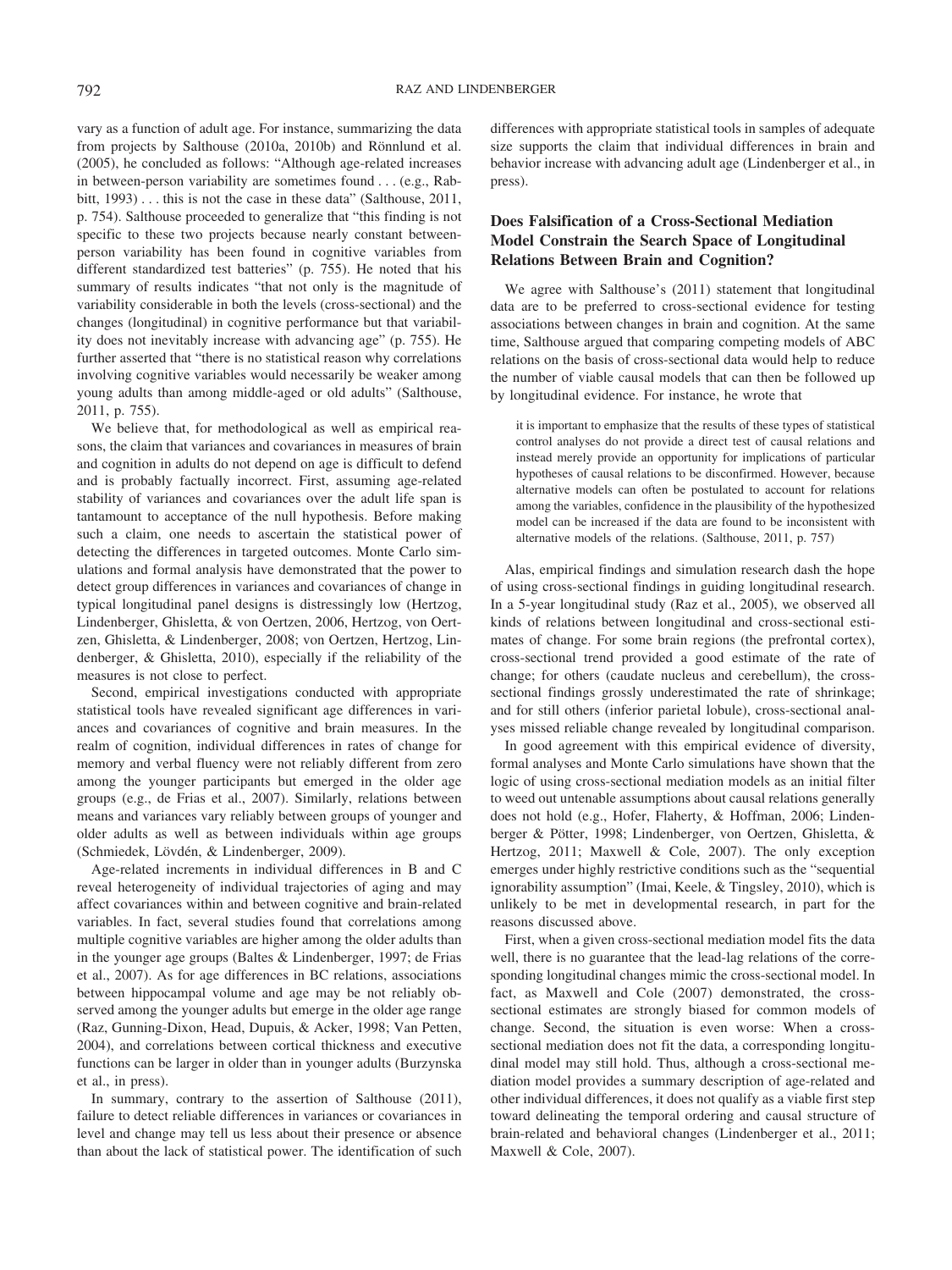In this context, proportions of "explained age-related variance" obtained with cross-sectional mediation created confusion among cognitive aging researchers, especially if these proportions turned out to be impressively large. At the risk of being redundant, we can state that finding, in cross-sectional mediation, that a brain variable accounts for 70%, 80%, or even 100% of the age-related variance in a cognitive variable leaves us with the following nonimplications. The finding does not imply that changes in the brain variable correlate with changes in the cognitive variable, that changes in the brain variable precede changes in the cognitive variable, or that changes in the brain variable cause changes in the cognitive variable. Furthermore, finding that the amount of age-related variance in a cognitive variable associated with a brain variable derived from cross-sectional mediation is zero does not imply the lack of association between changes in the brain and changes in cognition. It also does not imply that changes in the brain variable do not precede changes in the cognitive variable or that changes in the brain variable are functionally unrelated to changes in the cognitive variable. The only thing we can state with certainty about projecting from differences to change is that we do not know what is going on.

In summary, we agree that model comparisons based on crosssectional data are useful for explaining concurrent individual differences in brain and cognition. However, in contrast to Salthouse (2011), we propose that the cross-sectional approach is generally unsuitable for constraining the search space of longitudinal relations and should not be used for this purpose.

#### **Implications**

We have identified several empirical and methodological issues about which we disagree with Salthouse (2011). Aggregation of studies of brain structure under the rubric of B is unwarranted because of wide discrepancies in methods of measurement. Linear trends are insufficient to chart the aging of brain and cognition. Variances and covariances within and between brain-related and cognitive measures do change with adult age and tend to support the notion of heterogeneity in cognitive aging. Comparing different models of ABC relations based on cross-sectional data does not help in constraining the search for longitudinal relations between brain and cognition. Lumping together results from studies that use methods of discrepant reliability and validity jeopardizes metaanalytic interpretations of the findings.

Taken together, these claims have two important implications for the future study of brain– cognition relations in adulthood and old age. The first implication concerns the relative merit of studying samples of younger adults for understanding ABC relations. Indeed, if age trends were linear, if variances and covariances were age invariant, and if cross-sectional models were effective devices for constraining the search space of longitudinal BC relations, it would be reasonable to suggest that quite a lot about ABC relations can be learned by studying individual differences within samples of younger adults. If all three of these conditions were met, individual differences among younger adults would be likely to offer valid clues about individual differences that are driving age-related changes from early to late adulthood. However, given that the first two propositions are unlikely to be generally true and that the third proposition has been formally shown to be wrong, a research strategy focusing on younger adults to understand cognitive aging is likely to systematically miss its target. Studying the young is not a valid proxy or a sufficient basis for understanding the brain basis of cognitive aging.

The second implication is that the use of mediation analyses based on cross-sectional data, which is still common, should give way to longitudinal research designs. Longitudinal designs have some significant problems of their own, such as nonrandom attrition (e.g., Lindenberger, Singer, & Baltes, 2002) and practice effects (e.g., Rabbitt, Diggle, Holland, & McInnes, 2004; Salthouse, 1996); we need to direct our energy toward alleviating them. In addition, there is the fundamental question of choosing the optimal time window (cf. Maxwell & Cole, 2007)—that is, deciding which sampling frequency faithfully captures the process of change in an observational study. The task of finding the correct sampling frequency is difficult enough for one variable (for discussion, see Raz et al., 2010), but it becomes increasingly complicated when the goal is to examine associations between two or more variables that change across time (e.g., B and C; cf. Boker, Molenaar, & Nesselroade, 2009). Salthouse (2011) acknowledged some of these problems and stated the following:

In most cases a temporal lag probably exists between the changes in two sets of variables, and analyses of lagged changes are only meaningful if the longitudinal interval between observations matches the interval between early change in the presumed causal variable and later change in the presumed effect variable. (p. 757)

However, his pessimism about "these types of lead-lag analyses [being unable to] eliminate the problem if the total observation interval or the spacing of observations within the intervals does not match the timing of critical events" (p. 757) is not entirely warranted, given the existence of a sampling rate that can reproduce any given quasi-periodic process. Whereas the general trend of the developmental process may be monotonic, there may be significant periodicity around that trend, because at any time, the system parameters, cognitive and neural, are likely to represent a dynamic equilibrium of multiple factors (e.g., Boker et al., 2009; Raz et al., 2010). There may be a reason for the optimistic expectation that with advancement of our knowledge about neurobiological processes underpinning cognition in general and age-related change therein, the true shapes of age trajectories in B and C, their between-person variation, and the range and direction of their interdependencies will emerge.

Particularly promising is the combination of longitudinal research design with intervention experiments (see Hertzog et al., 2009). Cognitive or fitness-related interventions attempt to alter brain functioning and boost cognitive performance. Hence, they provide more direct information on how changes in behavior are related to changes in the brain, including information about which brain mechanism support the maintenance of acquired skills over time.

### **Conclusions**

Salthouse (2011) did the field a service by pointing out that focusing on one or two directed paths of the ABC triangle may lead to the unwarranted discounting of viable alternatives. We agree that all of us who have ever attempted a mediation analysis within the confines of a cross-sectional design (e.g., Lindenberger, Mayr, & Kliegl, 1993; Raz et al., 1998) need to be reminded of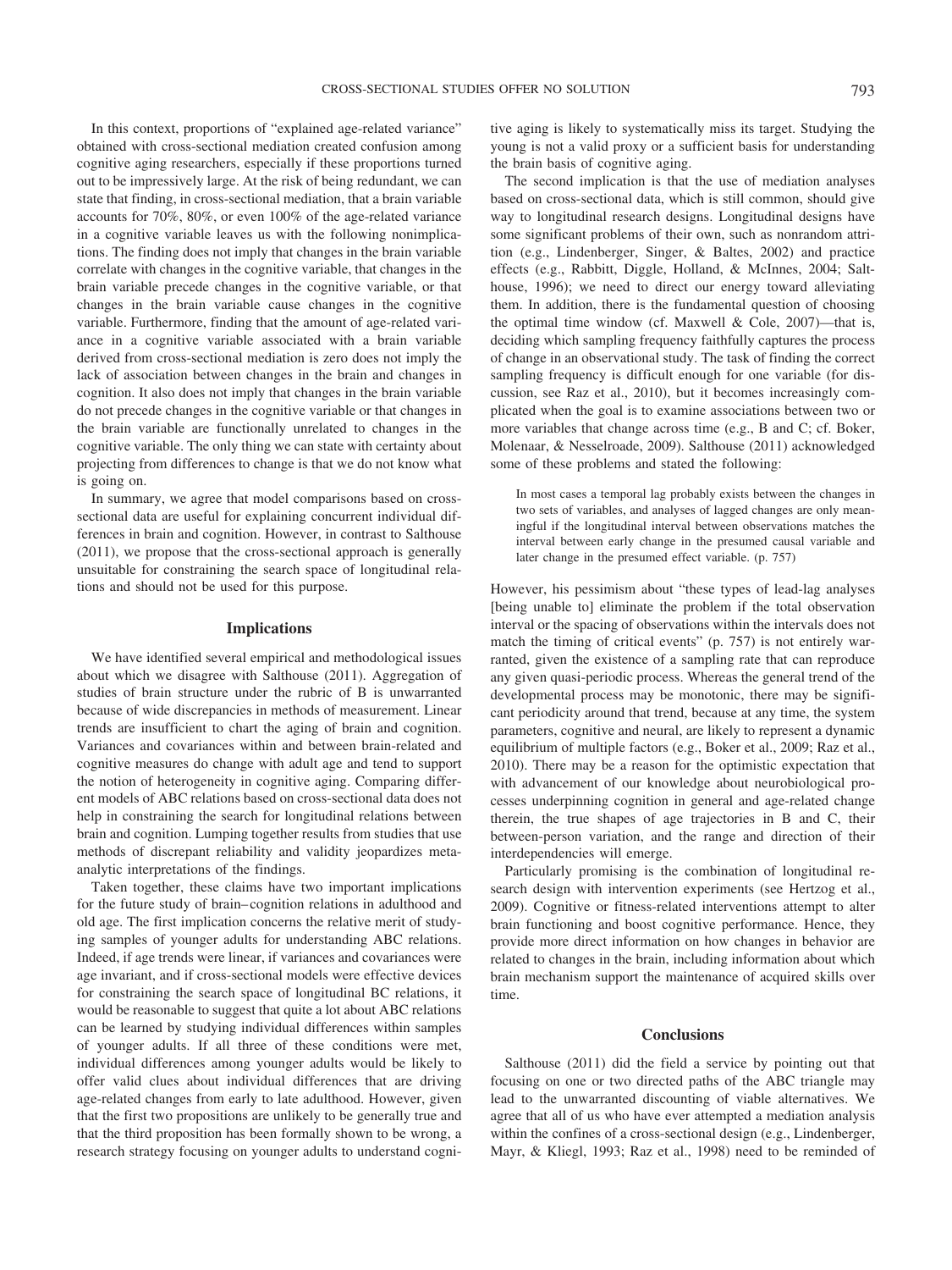how perilous this enterprise is. What Salthouse's analysis revealed is important, but what it failed to emphasize is vital: Even a perfect cross-sectional study is hopeless for the purpose of illuminating the causal structure of longitudinal change.

If cross-sectional designs are so hopeless, why do they remain so popular? Maxwell and Cole (2007) have asked that question. Their answer was that

little is known about the practical consequences of using crosssectional designs to study mediation... [and] if differences between longitudinal and cross-sectional analyses of mediation are small in practice, researchers might be justified in continuing to study mediation with cross-sectional designs despite a theoretical disadvantage. (p. 24)

Unfortunately, the bias in cross-sectional mediation analyses of change is so substantial (Maxwell & Cole, 2007) and the results so inconclusive (Lindenberger et al., 2011) that no practical reason can justify the continuation of business as usual.

We are not calling for abandonment of the cross-sectional studies of aging and development, as they provide valuable information about average age gradients, age differences in variances and covariances, and individual differences in general. However, the stated primary question of Salthouse's (2011) analysis—"the extent to which relations of age with measures of cognitive functioning are attributable to relations of age with measures of brain structure" (p. 753)—is unanswerable within the confines of crosssectional design. We agree with Salthouse that comparing competing models is a powerful method in science. Unfortunately, continuing use of this method in cross-sectional studies of aging and development will only perpetuate wandering among the vertices of the ABC Bermuda triangle, lest longitudinal assessments separated in time, experimental manipulation, or preferably both elucidate its causal dynamics.

#### **References**

- Baltes, P. B., & Lindenberger, U. (1997). Emergence of a powerful connection between sensory and cognitive functions across the adult life span: A new window to the study of cognitive aging? *Psychology and Aging, 12,* 12–21.
- Boker, S. M., Molenaar, P., & Nesselroade, J. R. (2009). Issues in intraindividual variability: Individual differences in equilibria and dynamics over multiple time scales. *Psychology and Aging, 24,* 858 – 862. doi: 10.1037/a0017912
- Burzynska, A. Z., Nagel, I. E., Preuschhof, C., Gluth, S., Bäckman, L., Li, S.-C.,... Heekeren, H. R. (in press). Cortical thickness is linked to executive functioning in adulthood and aging. *Human Brain Mapping.*
- de Frias, C. M., Dixon, R. A., Fisher, N., & Camicioli, R. (2007). Interindividual variability in neurocognitive speed: A comparison of Parkinson's disease and normal older adults. *Neuropsychologia, 45,* 2499 – 2507.
- Draganski, B., Gaser, C., Kempermann, G., Kuhn, H. G., Winkler, J., Büchel, C., & May, A. (2009). Temporal and spatial dynamics of brain structure changes during extensive learning. *Journal of Neuroscience, 26,* 6314 – 6317.
- Gautam, P., Cherbuin, N., Sachdev, P. S., Wen, W., & Anstey, K. J. (2011). Relationships between cognitive function and frontal grey matter volumes and thickness in middle aged and early old-aged adults: The PATH Through Life Study. *NeuroImage, 55,* 845– 855. doi:10.1016/ j.neuroimage.2011.01.015
- Hedden, T., & Gabrieli, J. D. (2004). Insights into the aging mind: A view from cognitive neuroscience. *Nature Reviews Neuroscience, 5,* 87–96.
- Hertzog, C., Kramer, A. F., Wilson, R. S., & Lindenberger, U. (2009). Enrichment effects on adult cognitive development: Can the functional capacity of older adults be preserved and enhanced? *Psychological* Science in the Public Interest, 9, 1-65.
- Hertzog, C., Lindenberger, U., Ghisletta, P., & von Oertzen, T. (2006). On the power of multivariate latent growth curve models to detect correlated change. *Psychological Methods, 11,* 244 –252. doi:10.1037/1082- 989X.11.3.244
- Hertzog, C., von Oertzen, T., Ghisletta, P., & Lindenberger, U. (2008). Evaluating the power of latent growth curve models to detect individual differences in change. *Structural Equation Modeling, 15,* 541–563. doi:10.1080/10705510802338983
- Hofer, S. M., Flaherty, B. P., & Hoffman, L. (2006). Cross-sectional analysis of time-dependent data: Mean-induced association in ageheterogeneous samples and an alternative method based on sequential narrow age-cohort samples. *Multivariate Behavioral Research, 41,* 165– 187. doi:10.1207/s15327906mbr4102\_4
- Horn, J. L., & Cattell, R. B. (1967). Age differences in fluid and crystallized intelligence. *Acta Psychologica, 26,* 107–129. doi:10.1016/0001- 6918(67)90011-X
- Imai, K., Keele, L., & Tingsley, D. (2010). A general approach to causal mediation analysis. *Psychological Methods, 15,* 309 –334. doi:10.1037/ a0020761
- Kennedy, K. M., Erickson, K. I., Rodrigue, K. M., Voss, M. W., Colcombe, S. J., Kramer, A. F.,... Raz, N. (2009). Age-related differences in regional brain volumes: A comparison of optimized voxel-based morphometry to manual volumetry. *Neurobiology of Aging, 30,* 1657–1676. doi:10.1016/j.neurobiolaging.2007.12.020
- Lemaitre, H., Goldman, A. L., Sambataro, F., Verchinski, B. A., Meyer-Lindenberg, A., Weinberger, D. R., & Mattay, V. S. (2010). Normal age-related brain morphometric changes: Nonuniformity across cortical thickness, surface area and gray matter volume? *Neurobiology of Aging.* Advance online publication. doi:10.1016.j.neurobiolaging.2010.07.013
- Lindenberger, U., Burzynska, A. Z., & Nagel, I. E. (in press). Heterogeneity in frontal-lobe aging. In D. T. Stuss & R. T. Knight (Eds.), *Principles of frontal lobe functions* (2nd ed.). New York, NY: Oxford University Press.
- Lindenberger, U., & Ghisletta, P. (2009). Cognitive and sensory declines in old age: Gauging the evidence for a common cause. *Psychology and Aging, 24,* 87–96.
- Lindenberger, U., Mayr, U., & Kliegl, R. (1993). Speed and intelligence in old age. *Psychology and Aging, 8,* 207–220. doi:10.1037/0882- 7974.8.2.207
- Lindenberger, U., von Oertzen, T., Ghisletta, P., & Hertzog, C. (2011). Cross-sectional age variance extraction: What's change got to do with it? *Psychology and Aging, 26,* 34 – 47. doi:10.1037/a0020525
- Lindenberger, U., & Pötter, U. (1998). The complex nature of unique and shared effects in hierarchical linear regression: Implications for developmental psychology. *Psychological Methods, 3,* 218 –230. doi:10.1037/ 1082-989X.3.2.218
- Lindenberger, U., Singer, T., & Baltes, P. B. (2002). Longitudinal selectivity in aging populations: Separating mortality-associated versus experimental components in the Berlin Aging Study (BASE). *Journal of Gerontology: Series B: Psychological Sciences and Social Sciences, 57,* P474 –P482.
- Little, T. D., Lindenberger, U., & Nesselroade, J. R. (1999). On selecting indicators for multivariate measurement and modeling with latent variables: When "good" indicators are bad and "bad" indicators are good. *Psychological Methods, 4,* 192–211. doi:10.1037/1082-989X.4.2.192
- Lövdén, M., Bodammer, N. C., Kühn, S., Kaufmann, J., Schütze, H., Tempelmann, C.,... Lindenberger, U. (2010). Experience-dependent plasticity of white-matter microstructure extends into old age. *Neuropsychologia, 48,* 3878 –3883. doi:10.1016/j.neuropsychologia .2010.08.026